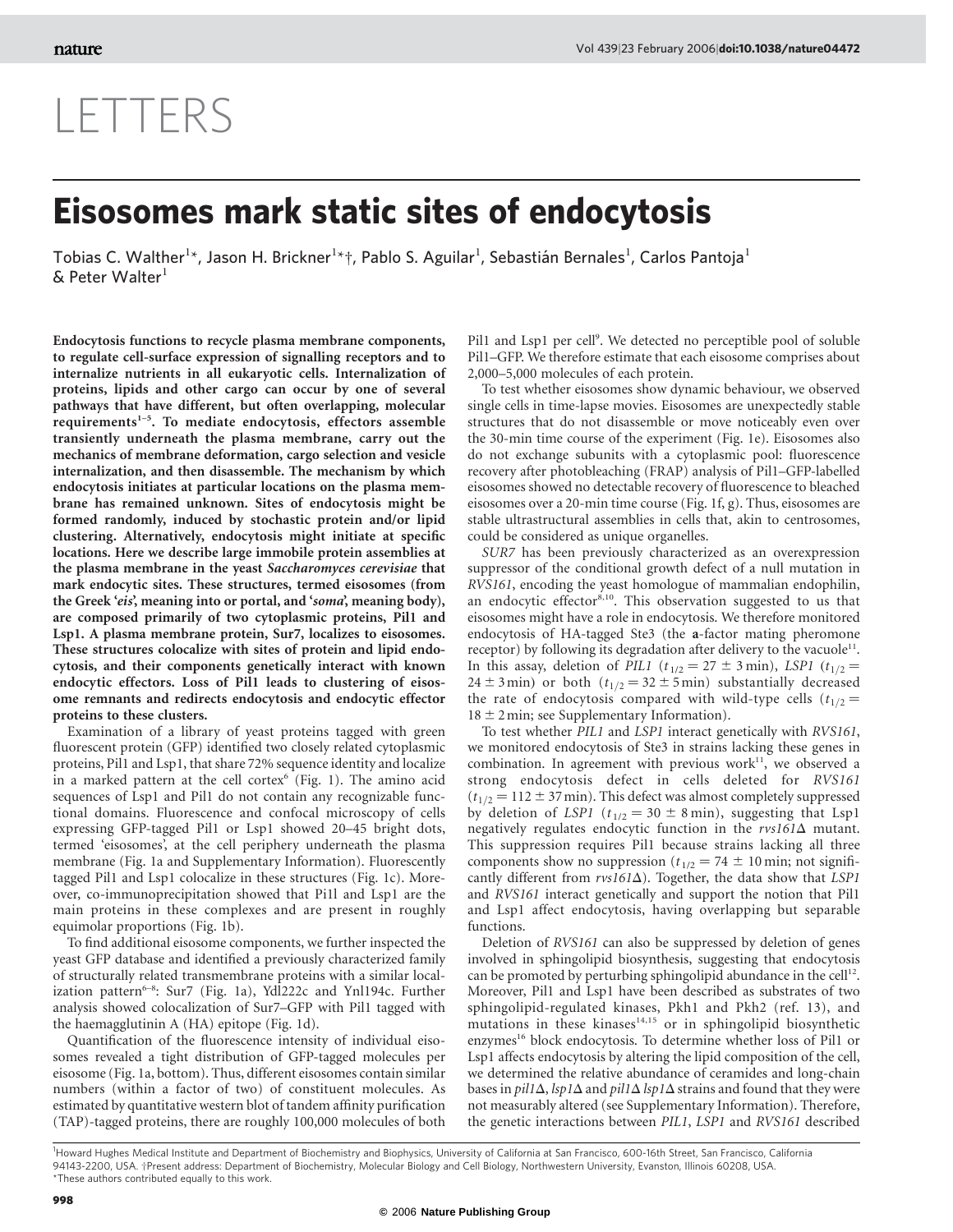above do not indirectly result from effects on the lipid pools in the mutant cells.

Microscopic analyses of  $pil1\Delta$  cells showed that Pil1 is required for proper localization of both Lsp1–GFP (Fig. 2a) and Sur7–GFP (Fig. 2b): in the absence of Pil1, Lsp1–GFP localized to only a few bright clusters (less than four per cell) at the cell periphery and to a diffusely staining cytoplasmic pool. Analogously, in the absence of Pil1, Sur7 localized to a few bright clusters and a pool diffusely distributed over the plasma membrane. By contrast, deletion of LSP1 did not affect the localization of Sur7–GFP (Fig. 2b) or Pil1–GFP (not shown), and deletion of SUR7 (alone or in combination with its orthologues Ydl222c and Ynl194c) did not affect the localization of Lsp1–GFP or Pil1–GFP (data not shown). These results identify Pil1 as the fundamental component of eisosomes required for their construction or maintenance and further support the notion that, despite their high degree of sequence identity, Pil1 and Lsp1 have distinct nonredundant functions.

To study the relationship of eisosomes to sites of endocytosis, we monitored the uptake of the fluorescent dye FM4-64, a lipid marker



Figure 1 | Eisosomes are large protein assemblies at the cell cortex. a, Pil1, Lsp1 and Sur7 colocalize to patches beneath the plasma membrane. GFP-tagged Pil1, Lsp1 and Sur7 were localized in live cells by acquiring confocal z-stacks. Top, mid section and projection of a three-dimensional reconstruction of the cell. Bottom, distribution of the fluorescence intensities of Pil1–GFP, Lsp1–GFP and Sur7–GFP patches plotted in classes  $(y \text{ axis, number of spots})$  of arbitrary fluorescence units  $(x \text{ axis, } 12 \text{ bit}).$ b, Pil1 and Lsp1 interact physically. Myc-tagged Lsp1 and Pil1 were immunoprecipitated from cell extracts and labelled bands were identified by mass spectrometry. Asterisks indicate IgG heavy and light chains. c, Pil1 and Lsp1 colocalize in live cells. A representative mid section is shown. Insets show magnification of the boxed region. **d**, Sur7 colocalizes with Pil1. Sur7–GFP and Pil1–HA were visualized by indirect immunofluorescence and confocal microscopy. A representative mid section is shown. Scale bar,  $2 \mu$ m. **e**, Eisosomes are immobile. Cells expressing Pil1–GFP cells were followed by time-lapse confocal microscopy for 30 min. Projections of threedimensional reconstructions of cells at 0, 11 and 30 min are shown. Arrows mark two eisosomes as visual reference points. f, FRAP of Pil1–GFP. Images of cells before, immediately after bleaching, and after 20 min of recovery are shown. Bleached areas are boxed. g, Quantification of fluorescence recovery over time averaged between three independent experiments.

for endocytosis<sup>1,3,4</sup>, in cells expressing Pil1-GFP. We labelled cells with FM4-64 and blocked endocytosis either during labelling or shortly after labelling by poisoning the cells with azide and fluoride on ice as described<sup>1</sup>. As expected, when endocytosis was blocked during labelling (Fig. 3a,  $t = 0$ ), we observed FM4-64 staining of only the plasma membrane. When endocytosis was blocked after a 20-s incubation at room temperature, the dye concentrated into discrete foci, representing early endocytic intermediates<sup>17</sup>. Strikingly, all of the FM4-64-labelled foci localized to eisosomes (Fig. 3a), although not all eisosomes nucleated FM4-64 foci.

Movies following FM4-64 uptake in living cells also showed the formation of FM4-64 foci that always colocalized with eisosomes. As expected for bona fide endocytosis intermediates, FM4-64 labelling of eisosomes was transient and consumed within 5–10 min as the dye was transported to endosomal and vacuolar membranes (Fig. 3b, 600 s). Thus, at any given time, only a subset of eisosomes are active for endocytosis as monitored by this method. Monitoring the time course of FM4-64 internalization in strains bearing the  $pil1\Delta$ , lsp1 $\Delta$ or  $rvs161\Delta$  mutation either alone or in combination showed kinetic delays of FM4-64 uptake consistent with the delays observed for Ste3 internalization (data not shown).

To test whether eisosomes also colocalize with sites of protein uptake, we made use of the regulated endocytosis of the hexose transporter Hxt2. Cells grown in low-glucose media express Hxt2 and transport it to the plasma membrane. On shift to high-glucose media, Hxt2 synthesis is arrested and the protein is removed from the plasma membrane by endocytosis<sup>18</sup>. Similar to FM4-64, Hxt2-GFP accumulated in discrete foci on the plasma membrane. The foci were consumed as Hxt2 was delivered to endosomes and then to vacuoles. However, endocytosis of Hxt2–GFP occurred more slowly than that of FM4-64 (Fig. 3d). Thus, to determine whether these presumed endocytic intermediates were the same, we added FM4-64 at different times after shift to high glucose. Under such conditions, all Hxt2–GFP foci colocalized with early FM4-64 endocytic intermediates (Fig. 3d, left), and thus with eisosomes. Together, these results indicate that eisosomes have a role in endocytosis of both protein and lipid cargos.

If eisosomes mark sites of endocytosis, then their redistribution would be expected to change the sites of endocytosis. To test this prediction, we made use of the clustering of eisosomal remnants



Figure 2 | Pil1 is required for Lsp1 and Sur7 localization. a, Confocal image of Lsp1–GFP expressed in wild-type and  $pil1\Delta$  cells. A representative field of mid sections is shown. b, Confocal images of Sur7–GFP expressed in wild-type,  $pil1\Delta$ ,  $lsp1\Delta$  and  $pil1\Delta$   $lsp1\Delta$  strains. Scale bar, 2  $\mu$ m. c, Top panel, electron micrograph of  $pil1\Delta$  cells fixed with glutaraldehyde and stained with uranyl acetate and permanganate. Bottom panels, magnified large aberrant membrane invaginations seen only in mutant cells. Scale bar,  $0.5 \mu m$ .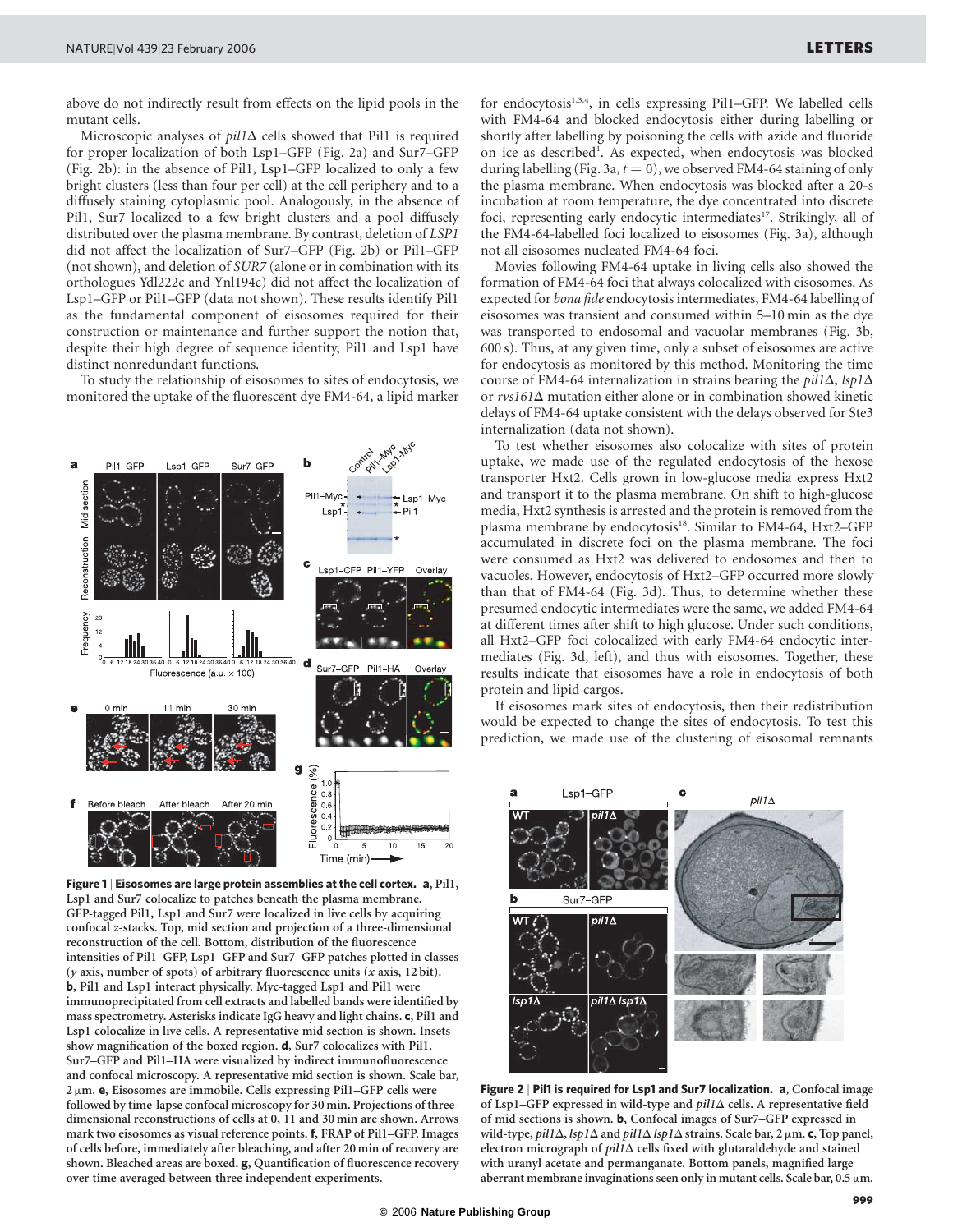observed in  $pil1\Delta$  strains (Fig. 2). Notably, after FM4-64 uptake in  $pil1\Delta$  cells expressing Sur7–GFP, we observed colocalization of all early FM4-64 foci with the clusters (Fig. 3c). Similarly, foci defining Hxt2–GFP endocytosis were redirected to the clusters in  $pil1\Delta$  cells (Fig. 3d, right).

Analysis of  $pil1\Delta$  cells by electron microscopy revealed large, aberrant plasma membrane invaginations (Fig. 2c) not observed in wild-type cells. From their frequency of appearance in the cell sections, we estimate that every  $pil1\Delta$  cell contains at least one such structure (Supplementary Information), consistent with the frequency of clustering of endocytic sites found in  $pil1\Delta$  cells by FM4-64 and Hxt2–GFP fluorescence. Thus, the aberrant plasma membrane invaginations seen in the electron micrographs are likely to be sites of clustered eisosome remnants. These results suggest that eisosomes are required for the proper spatial distribution of endocytic events. In the absence of Pil1, the remaining eisosomal components collapse into clusters, representing large and aberrantly structured endocytic sites. Endocytosis at the aberrant sites functions with reduced capacity but is efficient enough to sustain cell viability.

The mechanics of endocytosis are carried out by effector proteins that assemble at the membrane, where they mediate vesicle

formation, pinching-off, and movement into the cell's interior. Several parallel endocytic pathways are thought to use subsets of endocytic effectors, may select different cargos, and, indeed, may be localized to discrete domains of the cell surface<sup>2</sup>. Genetic and microscopic analyses indicate that the transient formation of actin patches at the cell cortex is an important step in the process<sup>2</sup>. Mutations in numerous genes encoding cortical actin patch components lead to defects in endocytosis<sup>2</sup>, and most of these proteins have homologues in mammalian cells, where they likewise participate in endocytosis. The dynamic assembly of actin patches at the cell cortex is thought to promote the formation of endocytic vesicles by propelling them from the plasma membrane into the cell interior through a defined coordinated sequence of molecular events.

The sequential recruitment of endocytic effectors has been visualized directly<sup>19,20</sup>. The assembly occurs in several phases, each of which is marked by the transient  $(\sim 20-30 \text{ s})$  presence of specific actin patch proteins. Colocalization of one such protein, Abp1, with FM4-64 in early endocytic intermediates showed that these patches are indeed sites of endocytosis<sup>17</sup>. To examine the relationship between eisosomes and cortical actin patches, we first tested the effects of latrunculin A (Lat A), a drug that prevents actin



Figure 3 | Eisosomes colocalize with sites of endocytosis. a, Cells expressing Pil1–GFP were labelled with FM4-64 on ice. To remove excess dye, cells were washed with ice-cold YPD and subsequently resuspended in room-temperature YPD. Endocytosis was stopped by transfer to ice and the addition of 10 mM NaN<sub>3</sub> and 10 mM NaF either immediately or after 20 s. Top, confocal microscopy images. Bottom, magnification of single eisosomes (boxed above), showing, from left to right, FM4-64 staining, GFP staining and overlay. Arrows indicate representative examples of FM4-64 and Pil1–GFP colocalization. Scale bar,  $2 \mu m$ . b, Cells labelled as in a and imaged at the indicated times after warming to room temperature.

c, Endocytosis can be redirected to mislocalized eisosome remnants. Uptake

of FM4-64 was visualized in wild-type or  $pil1\Delta$  cells expressing Sur7–GFP. Arrows indicate representative examples of FM4-64 and Sur7–GFP colocalization. Right images show close-ups of a representative eisosome (boxed). d, Hxt2 is taken up through eisosomes. Wild-type or  $pil1\Delta$  cells expressing Hxt2–GFP were grown in 0.1% glucose for 6 h and then shifted to 5% glucose. Uptake of Hxt2 was much slower than that of FM4-64; thus, the number of foci at any given time was lower. At the indicated time points, cells were pulse-labelled with FM4-64 and imaged after a 30-s pulse to catch early FM4-64 endocytic intermediates. Arrows indicate representative examples of FM4-64 and Hxt2–GFP foci colocalization. Right images show close-ups of a representative (boxed) eisosome (WT) or eisosome remnant ( $pil1\Delta$ ).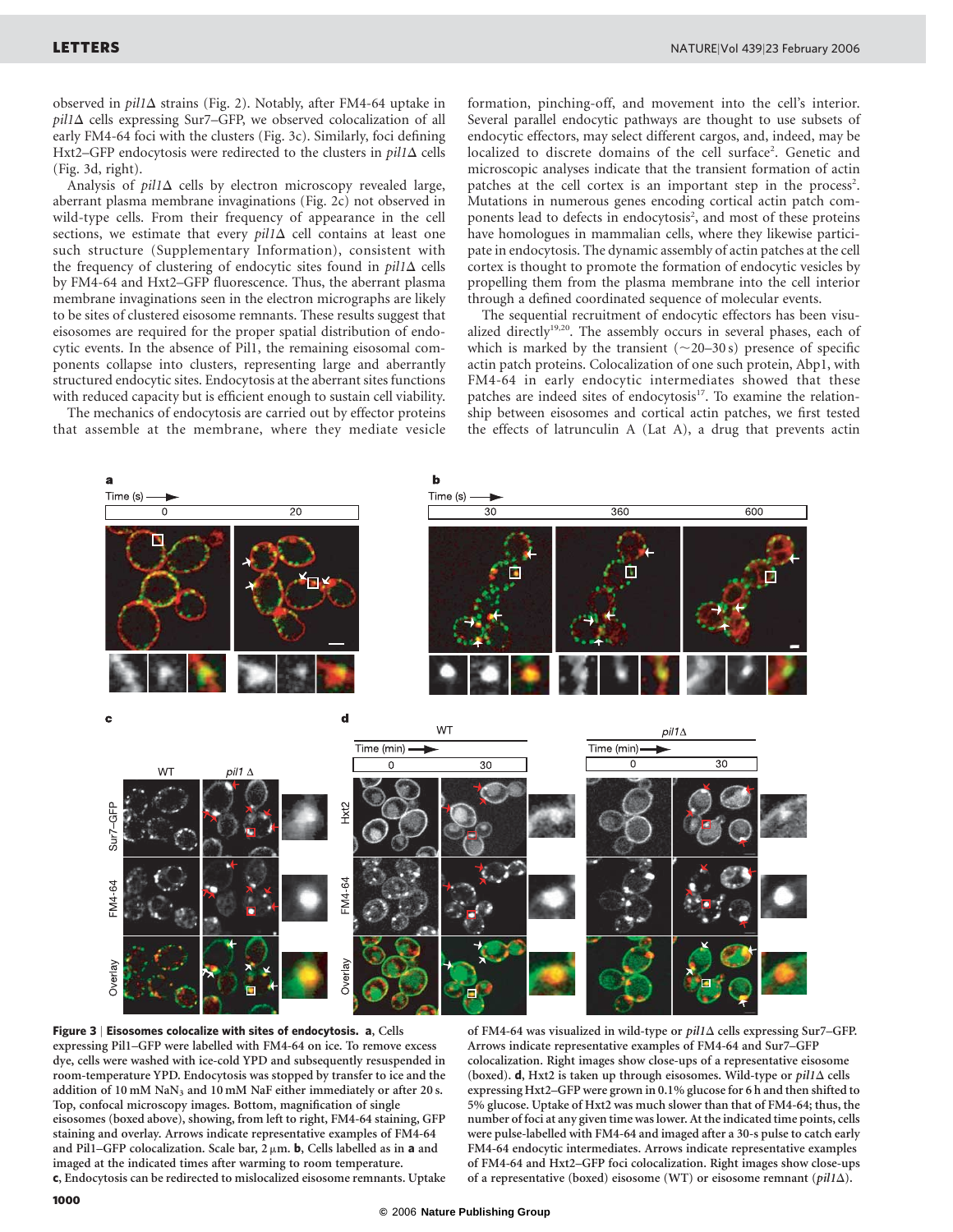polymerization and inhibits endocytosis<sup>21</sup>. Lat A did not block the concentration of FM4-64 at eisosomes, but did prevent Abp1–GFP from assembling into cortical actin patches (Fig. 4a), thus indicating that the Lat A treatment was effective. In contrast to untreated cells, however, FM4-64 foci in Lat-A-treated cells were not consumed even at late time points. Together, these results show that the formation of FM4-64 foci at the plasma membrane is actin-independent, but that their consumption, namely the depletion of FM4-64 from eisosomes, is actin-dependent $17$ .

Imaging of both Abp1–GFP and FM4-64 revealed two populations of actin patches: one that colocalized with FM4-64 foci (and thus with eisosomes) and another that appeared at unrelated positions near the cell cortex. To confirm that Abp1 patches colocalizing with FM4-64 were functionally related to eisosomes, we observed Abp1 patches in  $pil1\Delta$  mutant cells in which eisosome remnants are clustered. As expected, Abp1 patches formed in  $pil1\Delta$  mutant cells more frequently at the clustered sites (Fig. 4b and Supplementary Information). Owing to crowding at the cell cortex, images of both eisosome and non-eisosome-localized Abp1 patches were difficult to interpret. We therefore exploited the transient nature of the actin patches and integrated the Abp1–GFP signal over time. A clear peak of the Abp1–GFP-containing patches coinciding with clustered eisosome remnants emerged over time, whereas the population of patches that appeared at unrelated and apparently random positions became averaged into a continuous rim at the cell periphery (Fig. 4b). Another actin patch protein, Sla2, showed a very similar behaviour (Fig. 4c).

Our results show that actin patches form at eisosomes, but Abp1 and Sla2-containing actin patches also formed at unrelated sites at the cortex. Furthermore, whereas Pil1–GFP labelled eisosomes are not visible in small buds (T.C.W. and P.W., unpublished data), Abp1 and Sla2-containing patches formed frequently in small buds (see Fig. 4c). Assuming that formation of these actin patches in each case marks productive endocytic events, they probably represent eisosome-independent endocytic events that are not monitored by FM4- 64 uptake. Actin patches in buds, for example, did not collapse into clusters in  $pil1\Delta$  cells (Fig. 4c), indicating that eisosome-mediated endocytosis may be especially important in mother cells. Thus, like metazoan cells, yeast may have parallel endocytic pathways that have different molecular requirements. According to this view, one

pathway, localized to eisosomes and defined by its sensitivity to eisosome disruption, primarily operates in the mother cell, whereas others, less sensitive to eisosome disruption, primarily operate in the bud. These pathways share at least some common components, such as the actin patch proteins analysed here.

The notion that endocytic events initiating at eisosomes use actin patch proteins is further underscored by genetic interactions between eisosome components and endocytic effectors. For example,  $pil1\Delta$ mutants show synthetic lethality with a conditional allele of PAN1 (pan1-20) and synthetic growth defects with  $sla1\Delta$  mutations (Supplementary Information). Such synthetic defects could indicate that two components closely interact. Alternatively, each mutation could compromise alternative but redundant pathways: when both mutations are combined, reciprocal compensation between the pathways would be lost. We also observed suppression of end4-1 (END4 is allelic with SLA2) mutants by deletion of PIL1 and suppression of the endocytic defect of  $rvs161\Delta$  by deletion of LSP1. Thus, although so far the complete matrix of possible interactions has been only explored superficially, there is an extensive web of genetic, biochemical and cytological interactions that solidly ties the three known eisosome components to the endocytic machinery (Fig. 4d).

Taken together, the notion that eisosomes have a role in endocytosis is supported by the following observations: first, early endocytic intermediates form initially at eisosomes; second, these are built in an actin-independent, but consumed in an actindependent, reaction; third, a subpopulation of cortical actin patches colocalizes with eisosomes; fourth, endocytosis of both lipid and protein cargo, and cortical actin patches can be redirected to clustered eisosome remnants in pil1 $\Delta$  strains; fifth, pil1 $\Delta$  1sp1 $\Delta$ mutant strains are impaired in endocytosis and show large, aberrant plasma membrane invaginations; and sixth, LSP1 and PIL1 connect through a web of genetic and biochemical interactions with known endocytic effectors, such as RVS161, RVS167, PAN1, SLA1 and SLA2. Eisosomes consist of two main cytoplasmic components, Lsp1 and Pil1, the plasma membrane protein Sur7, and perhaps other undefined proteins, such as other members of the Sur7 protein family. By contrast to other previously described endocytosis components, eisosomes are immobile static structures. Eisosomes thus provide a stable, functional link between the cytoplasmic components that



Figure 4 | Endocytic actin patches form at eisosomes. a, Formation of early endocytic intermediates is actin-independent. Cells expressing Abp1–GFP were treated with or without Lat A, pulse-labelled with FM4-64, incubated at room temperature for the indicated times, and imaged by confocal microscopy. **b**, Confocal time-lapse images of  $pil1\Delta$  cells expressing Abp1–GFP and pulsed with FM4-64. An individual still frame of this time series is shown on the left. Three images integrated over a 4-min observation period are shown on the right. Note that the small sharp foci of Abp1–GFP staining in the still frame have disappeared in the time-averaged images because they did not recur at the same loci. By contrast, the Abp1–GFP signal at the eisosome cluster amplified during time-averaging (arrows).

c,  $pil1\Delta$  cells expressing Sla2–GFP treated as in **b**. Note the frequent appearance of Sla2-containing actin patches in the bud (lower right). These patches do not relocalize to clustered eisosome remnants as observed in the mother cells and may represent a parallel, eisosome-independent pathway. d, Network of interactions of eisosome components with known endocytic effectors. Physical and genetic and biochemical interactions and colocalization are indicated by colour coding. Data for interactions reported in this study (dashed yellow lines superimposed) and references for previously established interactions are given in the Supplementary Information.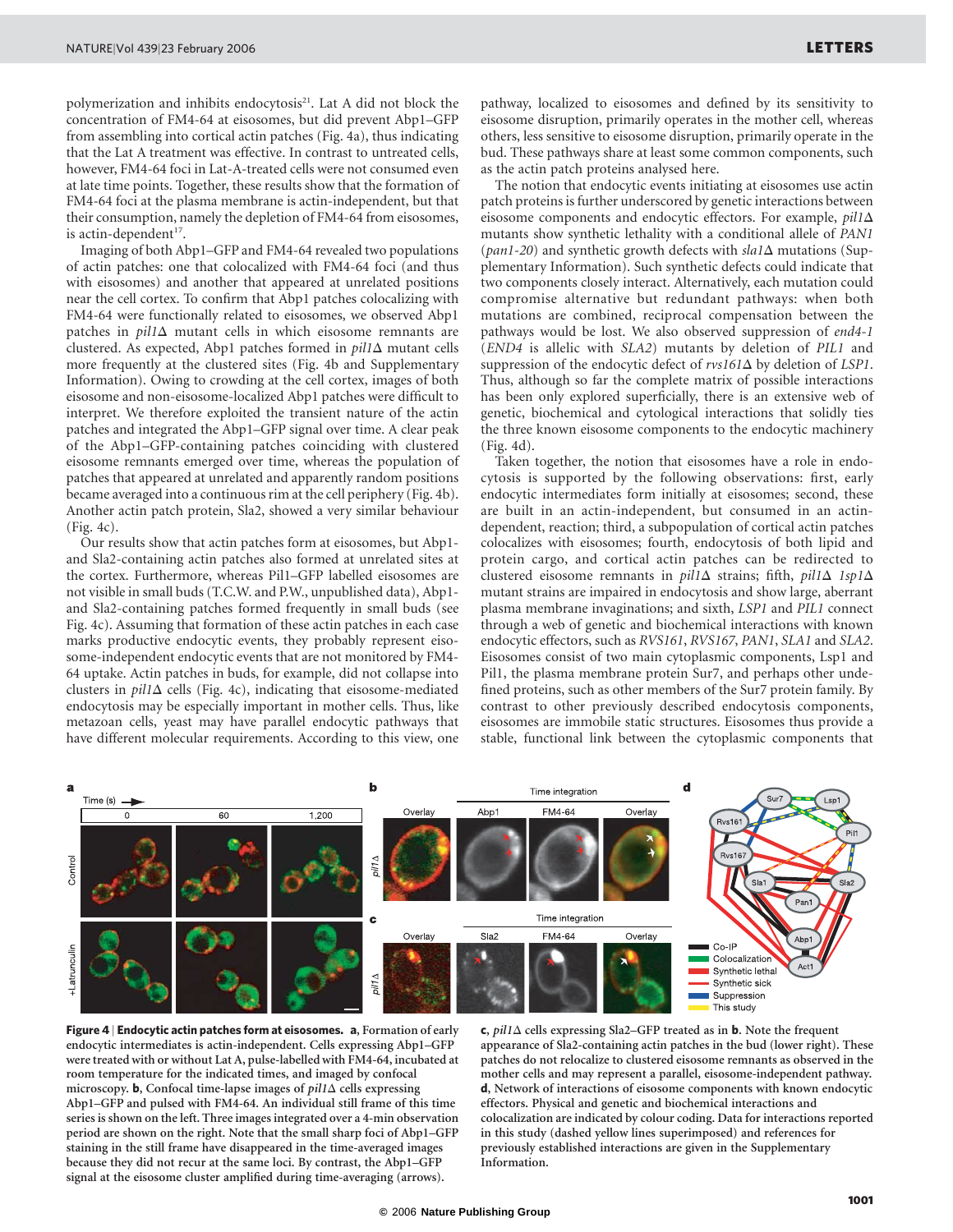catalyse endocytosis and the plasma membrane, and may regulate when and where endocytosis occurs.

Many observations point to an eisosome–lipid connection. First, Sur7 has been suggested to function in endocytosis because it is an overexpression suppressor of a deletion of RVS161 and RVS167, encoding yeast endophilin and amphiphysin, respectively<sup>10</sup>. In metazoan cells, these proteins are thought to modulate membrane curvature after invagination of endocytic pits. Other suppressors of  $rvs161\Delta$  map to genes involved in sphingolipid biosynthesis. Second, the lipid-regulated kinases Pkh1 and Pkh2 phosphorylate Pil1 and Lsp1 (ref. 13). Pkh2 physically associates with Pil1 and Lsp1 and shows an eisosome-like localization<sup>22,23</sup>. Last, long-chain bases, the precursors of sphingolipids, inhibit the phosphorylation of Pil1 but stimulate the phosphorylation of Lsp1. Thus, differential regulation of Pil1 and Lsp1 could modulate the activity of eisosomes to recruit other endocytosis components and concentrate them beneath the plasma membrane where they participate in the mechanics of membrane uptake by endocytosis, perhaps ascertaining that the local lipid composition is compatible with a productive endocytic event. In the PIL1 and LSP1 mutants, a diminished local concentration of endocytosis effectors would result in a reduced rate of uptake. Their differential regulation by phosphorylation parallels the opposite effects that PIL1 and LSP1 deletions have on endocytosis in the context of  $rvs161\Delta$ . Thus, Lsp1 could be a negative regulator or 'governor', restricting endocytosis to a few sites. Its deletion would then increase endocytosis under suboptimal conditions, providing a plausible explanation for its genetic interaction with the  $rvs161\Delta$ mutation.

In many metazoan cell types, endocytosis and exocytosis are spatially segregated into mutually exclusive zones and both can occur repeatedly at the same sites $24,25$ . In synaptic nerve terminals, endocytic activity is organized in membrane patches forming a ring surrounding the central zone of exocytosis, enabling the cell to coordinate efficiently bursts of exocytic activity with endocytic membrane recycling26. Endocytic effectors including endophilin, synaptojanin and AP180 are concentrated in the endocytic zone by scaffold proteins, such as Dap160 (also known as intersectin). In Drosophila mutants lacking intersectin, these effector proteins are no longer concentrated around the active zone. Intriguingly, like  $pil1\Delta$ mutants, these mutant cells lacking intersectin also show only a modest kinetic delay in endocytosis, even though the structural organization of the endocytic zones is severely damaged<sup>27</sup>. Putative homologues of Pil1 and Lsp1 (ref. 13) and potentially other eisosome components might function similarly to organize endocytosis in higher eukaryotes.

A mechanism to regulate endocytosis spatially—that is, to choose which of several possible sites of endocytosis to activate—is likely to be important for maintaining organization of the plasma membrane. In the absence of such regulation, plasma membrane structure can be grossly affected, as seen here by the large aberrant invaginations formed in  $pil1\Delta$  cells. A controlled imbalance between the two processes through local enhancement or inhibition of endocytosis could also be used to localize cell growth and to contribute to the establishment and maintenance of cell polarity. Eisosomes may thus have a profound role in regulating plasma membrane architecture.

## METHODS

Yeast strains and plasmids. All yeast strains were derived from the W303 strain by using PCR-based modification<sup>28</sup>.

Protein analyses. To immunopurify Pil1 or Lsp1 complexes, 50 ml of cells expressing Myc-tagged proteins were lysed in the presence of 1% Triton X-100 (150 mM NaCl and 20 mM HEPES; pH 7.4), incubated with agarose conjugated to anti-Myc antibodies for 2 h, washed, and eluted in 2% SDS. Proteins were identified by mass fingerprinting after SDS–PAGE using matrix-assisted laser desorption/ionization time-of-flight mass spectrometry.

Endocytosis assays. We monitored endocytosis by uptake of FM4-64 (Molecular Probes) as described<sup>1</sup>. In short, cells were labelled on ice  $(40 \,\mu\mathrm{M})$ , washed three times with ice-cold YPD medium and resuspended at  $t = 0$  in YPD (room temperature). Samples were either stopped by the addition of 10 mM  $\text{NaN}_3$  and 10 mM NaF or imaged continuously. For Lat A treatment, 50  $\mu$ M was added for 15 min before start of the assay; Lat A was also included in subsequent media. Microscopy. Light microscopy was done on an LSM510 confocal microscope (Zeiss). Images were processed using LSM (Zeiss) and ImageJ (W. S. Rasband: http://rsb.info.gov/ij/) software. Immunofluorescence and electron microscopy were done as described<sup>29,30</sup>.

## Received 12 April; accepted 16 November 2005.

- 1. Vida, T. A. & Emr, S. D. A new vital stain for visualizing vacuolar membrane dynamics and endocytosis in yeast. J. Cell Biol. 128, 779–-792 (1995).
- 2. Engqvist-Goldstein, A. E. & Drubin, D. G. Actin assembly and endocytosis: from yeast to mammals. Annu. Rev. Cell. Dev. Biol. 19, 287-332 (2003).
- 3. Zheng, B., Wu, J. N., Schober, W., Lewis, D. E. & Vida, T. Isolation of yeast mutants defective for localization of vacuolar vital dyes. Proc. Natl Acad. Sci. USA 95, 11721-11726 (1998).
- 4. Wendland, B., McCaffery, J. M., Xiao, Q. & Emr, S. D. A novel fluorescenceactivated cell sorter-based screen for yeast endocytosis mutants identifies a yeast homologue of mammalian eps15. J. Cell Biol. 135, 1485-1500 (1996).
- Perret, E., Lakkaraju, A., Deborde, S., Schreiner, R. & Rodriguez-Boulan, E. Evolving endosomes: how many varieties and why? Curr. Opin. Cell Biol. 17, 423–-434 (2005).
- Huh, W. K. et al. Global analysis of protein localization in budding yeast. Nature 425, 686-691 (2003).
- 7. Malinska, K., Malinsky, J., Opekarova, M. & Tanner, W. Distribution of Can1p into stable domains reflects lateral protein segregation within the plasma membrane of living S. cerevisiae cells. J. Cell Sci. 117, 6031-6041 (2004).
- Young, M. E. et al. The Sur7p family defines novel cortical domains in Saccharomyces cerevisiae, affects sphingolipid metabolism, and is involved in sporulation. Mol. Cell. Biol. 22, 927-934 (2002).
- Ghaemmaghami, S. et al. Global analysis of protein expression in yeast. Nature 425, 737–-741 (2003).
- 10. Sivadon, P., Peypouquet, M. F., Doignon, F., Aigle, M. & Crouzet, M. Cloning of the multicopy suppressor gene SUR7: evidence for a functional relationship between the yeast actin-binding protein Rvs167 and a putative membranous protein. Yeast 13, 747-761 (1997).
- 11. Munn, A. L., Stevenson, B. J., Geli, M. I. & Riezman, H. end5, end6, and end7: mutations that cause actin delocalization and block the internalization step of endocytosis in Saccharomyces cerevisiae. Mol. Biol. Cell 6, 1721-1742 (1995).
- 12. Dickson, R. C. & Lester, R. L. Metabolism and selected functions of sphingolipids in the yeast Saccharomyces cerevisiae. Biochim. Biophys. Acta 1438, 305–-321 (1999).
- 13. Zhang, X., Lester, R. L. & Dickson, R. C. Pil1p and Lsp1p negatively regulate the 3-phosphoinositide-dependent protein kinase-like kinase Pkh1p and downstream signaling pathways Pkc1p and Ypk1p. J. Biol. Chem. 279, 22030–-22038 (2004).
- 14. Friant, S., Lombardi, R., Schmelzle, T., Hall, M. N. & Riezman, H. Sphingoid base signaling via Pkh kinases is required for endocytosis in yeast. EMBO J. 20, 6783-6792 (2001).
- 15. deHart, A. K., Schnell, J. D., Allen, D. A. & Hicke, L. The conserved Pkh–-Ypk kinase cascade is required for endocytosis in yeast. J. Cell Biol. 156, 241-248 (2002).
- 16. Zanolari, B. et al. Sphingoid base synthesis requirement for endocytosis in Saccharomyces cerevisiae. EMBO J. 19, 2824-2833 (2000).
- 17. Huckaba, T. M., Gay, A. C., Pantalena, L. F., Yang, H. C. & Pon, L. A. Live cell imaging of the assembly, disassembly, and actin cable-dependent movement of endosomes and actin patches in the budding yeast, Saccharomyces cerevisiae. J. Cell Biol. 167, 519-530 (2004).
- 18. Kruckeberg, A. L., Ye, L., Berden, J. A. & van Dam, K. Functional expression, quantification and cellular localization of the Hxt2 hexose transporter of Saccharomyces cerevisiae tagged with the green fluorescent protein. Biochem. J. 339, 299-307 (1999).
- 19. Kaksonen, M., Sun, Y. & Drubin, D. G. A pathway for association of receptors, adaptors, and actin during endocytic internalization. Cell 115, 475-487 (2003).
- 20. Kaksonen, M., Toret, C. P. & Drubin, D. G. A modular design for the clathrinand actin-mediated endocytosis machinery. Cell 123, 305-320 (2005).
- 21. Ayscough, K. R. et al. High rates of actin filament turnover in budding yeast and roles for actin in establishment and maintenance of cell polarity revealed using the actin inhibitor latrunculin-A. J. Cell Biol. 137, 399-416 (1997).
- 22. Roelants, F. M., Torrance, P. D., Bezman, N. & Thorner, J. Pkh1 and pkh2 differentially phosphorylate and activate ypk1 and ykr2 and define protein kinase modules required for maintenance of cell wall integrity. Mol. Biol. Cell 13, 3005–-3028 (2002).
- 23. Ho, Y. et al. Systematic identification of protein complexes in Saccharomyces cerevisiae by mass spectrometry. Nature 415, 180-183 (2002).
- 24. Gaidarov, I., Santini, F., Warren, R. A. & Keen, J. H. Spatial control of coated-pit dynamics in living cells. Nature Cell Biol. 1, 1-7 (1999).
- 25. Gundelfinger, E. D., Kessels, M. M. & Qualmann, B. Temporal and spatial coordination of exocytosis and endocytosis. Nature Rev. Mol. Cell. Biol. 4, 127-139 (2003).